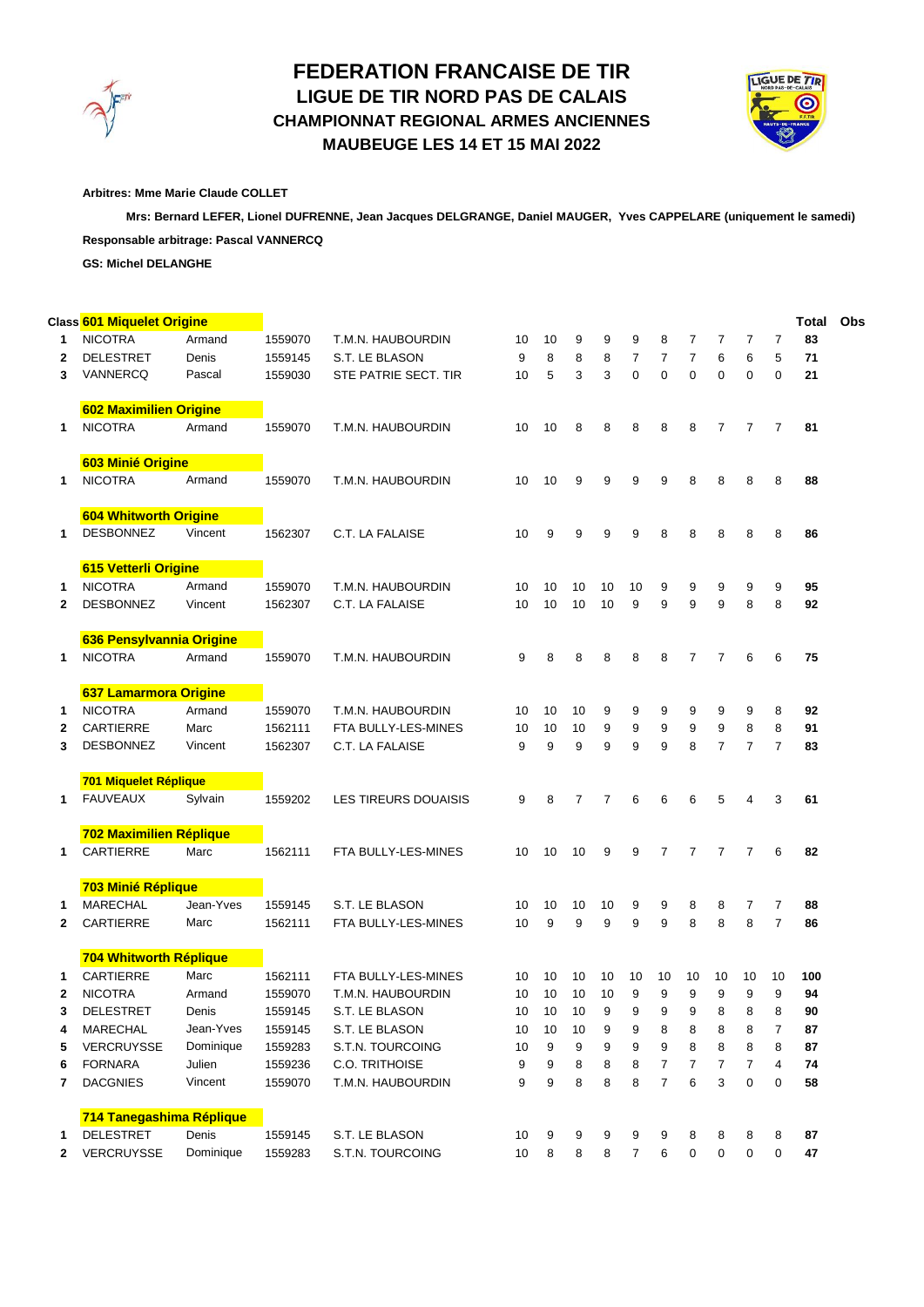|                | <u>715 vetterli Replique</u>     |             |         |                             |    |    |                |                |                |                |                |                |                |                |    |      |
|----------------|----------------------------------|-------------|---------|-----------------------------|----|----|----------------|----------------|----------------|----------------|----------------|----------------|----------------|----------------|----|------|
| 1              | <b>DACGNIES</b>                  | Vincent     | 1559070 | T.M.N. HAUBOURDIN           | 10 | 10 | 10             | 10             | 10             | 9              | 9              | 9              | 9              | 9              | 95 |      |
| $\overline{2}$ | <b>DELESTRET</b>                 | Denis       | 1559145 | S.T. LE BLASON              | 10 | 10 | 10             | 10             | 10             | 10             | 9              | 8              | 8              | 8              | 93 |      |
| 3              | <b>CARTIERRE</b>                 | Marc        | 1562111 | FTA BULLY-LES-MINES         | 10 | 10 | 10             | 9              | 9              | 9              | 9              | 9              | 9              | 8              | 92 |      |
| 4              | <b>DELIESSCHE</b>                | Serge       | 1559070 | T.M.N. HAUBOURDIN           | 10 | 10 | 10             | 10             | 9              | 9              | 9              | 9              | 8              | $\overline{7}$ | 91 |      |
| 5              | <b>BOULANGER</b>                 | Jean        | 1562020 | <b>DETENTE ANSERIENNE</b>   | 10 | 10 | 9              | 9              | 9              | 9              | 8              | 8              | 8              | 8              | 88 |      |
| 6              | <b>BAUDEWYN</b>                  | Thierry     | 1559283 | S.T.N. TOURCOING            | 10 | 10 | 9              | 9              | 9              | 9              | 8              | 8              | 8              | $\overline{7}$ | 87 |      |
| 7              | <b>PUNIEZ</b>                    | Antoine     | 1562020 | DETENTE ANSERIENNE          | 10 | 9  | 9              | 9              | 9              | 9              | 9              | 8              | 8              | 7              | 87 |      |
| 8              | <b>FORNARA</b>                   | Julien      | 1559236 | <b>C.O. TRITHOISE</b>       | 10 | 9  | 9              | 9              | 8              | 8              | 8              | $\overline{7}$ | $\overline{7}$ | $\overline{7}$ | 82 |      |
| 9              | <b>MARECHAL</b>                  | Jean-Yves   | 1559145 | S.T. LE BLASON              | 9  | 9  | 9              | 8              | 8              | 8              | 8              | 8              | $\overline{7}$ | $\overline{7}$ | 81 |      |
| 10             | <b>CHOQUET</b>                   | Bernard     | 1559119 | L'AVENIR D'ONNAING          | 10 | 8  | 8              | 8              | 8              | 8              | 8              | 8              | $\overline{7}$ | $\overline{7}$ | 80 |      |
| 11             | <b>VIVIER</b>                    | Michel      | 1559202 | LES TIREURS DOUAISIS        | 9  | 9  | 9              | 9              | 8              | 6              | 5              | 5              | $\overline{4}$ | $\overline{4}$ | 68 |      |
| 12             | <b>TENRET</b>                    | Christian   | 1559145 | S.T. LE BLASON              | 8  | 6  | 6              | 6              | 6              | 5              | 5              | 5              | 3              | $\mathbf{1}$   | 51 |      |
|                |                                  |             |         |                             |    |    |                |                |                |                |                |                |                |                |    |      |
|                | 716 Hizadai Réplique             |             |         |                             |    |    |                |                |                |                |                |                |                |                |    |      |
| 1              | <b>DELESTRET</b>                 | Denis       | 1559145 | S.T. LE BLASON              | 10 | 9  | 9              | 9              | 8              | 8              | 8              | 8              | 8              | $\overline{7}$ | 84 |      |
|                |                                  |             |         |                             |    |    |                |                |                |                |                |                |                |                |    |      |
|                | 736 Pensylvannia Réplique        |             |         |                             |    |    |                |                |                |                |                |                |                |                |    |      |
|                | <b>CARTIERRE</b>                 |             | 1562111 | FTA BULLY-LES-MINES         | 10 |    |                |                |                |                |                |                | 9              | 9              |    |      |
| 1              |                                  | Marc        |         |                             |    | 10 | 10             | 9              | 9              | 9              | 9              | 9              |                |                | 93 |      |
| $\mathbf{2}$   | <b>VERCRUYSSE</b>                | Dominique   | 1559283 | S.T.N. TOURCOING            | 10 | 9  | 9              | 9              | 9              | 9              | 9              | 8              | $\overline{7}$ | $\overline{7}$ | 86 |      |
| 3              | <b>DELESTRET</b>                 | Denis       | 1559145 | S.T. LE BLASON              | 10 | 9  | 9              | 8              | 8              | $\overline{7}$ | 6              | 6              | 6              | 6              | 75 |      |
|                |                                  |             |         |                             |    |    |                |                |                |                |                |                |                |                |    |      |
|                | 705 Cominazzo Réplique           |             |         |                             |    |    |                |                |                |                |                |                |                |                |    | Barı |
| 1              | <b>PAMART</b>                    | Hubert      | 1559006 | A.S.T. ESCAUDINOISE         | 10 | 10 | 10             | 9              | 9              | 9              | 8              | 8              | 8              | 8              | 89 |      |
| $\mathbf{2}$   | LIENARD                          | Christophe  | 1562020 | DETENTE ANSERIENNE          | 10 | 10 | 9              | 9              | 9              | 8              | 8              | 8              | $\overline{7}$ | $\overline{7}$ | 85 |      |
| 3              | <b>GELE</b>                      | Franck      | 1559128 | LA MADELEINOISE TIR         | 9  | 9  | 9              | 9              | 8              | 8              | 8              | 8              | $\overline{7}$ | $\overline{7}$ | 82 | 88   |
| 4              | <b>SPETER</b>                    | Cédric      | 1559283 | S.T.N. TOURCOING            | 9  | 9  | 9              | 9              | 8              | 8              | 8              | 8              | $\overline{7}$ | $\overline{7}$ | 82 | 92   |
| 5              | <b>GOLA</b>                      | Michel      | 1559070 | T.M.N. HAUBOURDIN           | 10 | 10 | 10             | 9              | 9              | 8              | 7              | 6              | 6              | 6              | 81 |      |
| 6              | <b>DOURNEL</b>                   | Sébastien   | 1559006 | A.S.T. ESCAUDINOISE         | 9  | 9  | 9              | 9              | 8              | 8              | $\overline{7}$ | 7              | 6              | 6              | 78 |      |
| 7              | SONNAERT                         | Jean-Pierre | 1559006 | A.S.T. ESCAUDINOISE         | 9  | 9  | 8              | 8              | 8              | 8              | $\overline{7}$ | 7              | 6              | 6              | 76 |      |
|                |                                  |             |         |                             |    |    |                |                |                |                |                |                |                |                |    |      |
|                | 706 Kuchenreuter Réplique Junior |             |         |                             |    |    |                |                |                |                |                |                |                |                |    |      |
| 1              | <b>STIEVENART</b>                | Quentin     | 1559166 | <b>CARABINIERS MAUBEUGE</b> | 10 | 9  | 8              | 7              | $\overline{7}$ | 6              | 6              | 5              | 5              | 1              | 64 |      |
|                |                                  |             |         |                             |    |    |                |                |                |                |                |                |                |                |    |      |
|                | 706 Kuchenreuter Réplique S1     |             |         |                             |    |    |                |                |                |                |                |                |                |                |    |      |
| 1              | <b>STIEVENART</b>                | Jérôme      | 1559166 | <b>CARABINIERS MAUBEUGE</b> | 10 | 10 | 10             | 10             | 10             | 9              | 9              | 9              | 9              | 8              | 94 |      |
| $\mathbf{2}$   | <b>GELE</b>                      | Franck      | 1559128 | LA MADELEINOISE TIR         | 10 | 10 | 10             | 10             | 9              | 9              | 9              | 9              | 9              | 8              | 93 |      |
| 3              | <b>BOULANGER</b>                 | Jean        | 1562020 | DETENTE ANSERIENNE          | 10 | 10 | 10             | 10             | 9              | 9              | 9              | 8              | 8              | 8              | 91 |      |
| 4              | ZMUDA                            | Jean        | 1559145 | S.T. LE BLASON              | 10 | 10 | 10             | 9              | 9              | 9              | 9              | 8              | 8              | 8              | 90 |      |
| 5              | <b>VERON</b>                     | Didier      | 1562020 | DETENTE ANSERIENNE          | 9  | 9  | 9              | 9              | 9              | 9              | 9              | 9              | 8              | 8              | 88 |      |
| 6              | <b>FERNANDEZ</b>                 | Nino        | 1559283 | S.T.N. TOURCOING            | 10 | 10 | 9              | 9              | 9              | 9              | 8              | 8              | 8              | $\overline{7}$ | 87 |      |
| 7              | <b>LETRILLARD</b>                | Dominique   | 1559283 | S.T.N. TOURCOING            | 10 | 10 | 9              | 9              | 9              | 8              | 8              | 8              | 8              | 8              | 87 |      |
| 8              | <b>BUTRUILLE</b>                 | Bernard     | 1559070 | T.M.N. HAUBOURDIN           | 10 | 9  | 9              | 9              | 9              | 9              | 9              | 8              | 8              | $\overline{7}$ | 87 |      |
| 9              | SONNAERT                         | Jean-Pierre | 1559006 | A.S.T. ESCAUDINOISE         | 10 | 9  | 9              | 9              | 9              | 9              | 8              | 8              | 8              | 8              | 87 |      |
| 10             | LIENARD                          | Christophe  | 1562020 | DETENTE ANSERIENNE          | 9  | 9  | 9              | 9              | 9              | 9              | 9              | 8              | 8              | 8              | 87 |      |
| 11             | <b>PAMART</b>                    | Hubert      | 1559006 | A.S.T. ESCAUDINOISE         | 10 | 9  | 9              | 9              | 9              | 9              | 8              | 8              | 8              | $\overline{7}$ | 86 |      |
| 12             | <b>SPETER</b>                    | Cédric      | 1559283 | S.T.N. TOURCOING            | 10 | 10 | 9              | 9              | 8              | 8              | 8              | 8              | 8              | $\overline{7}$ | 85 |      |
| 13             | <b>DOURNEL</b>                   | Sébastien   | 1559006 | A.S.T. ESCAUDINOISE         | 10 | 9  | 9              | 9              | 9              | 8              | 8              | 8              | 8              | $\overline{7}$ | 85 |      |
| 14             | <b>GAUGEZ</b>                    | Claude-Jean | 1559166 | <b>CARABINIERS MAUBEUGE</b> | 10 | 9  | 9              | 9              | 8              | 8              | 8              | 8              | 8              | 8              | 85 |      |
| 15             | <b>PUNIEZ</b>                    | Antoine     | 1562020 | DETENTE ANSERIENNE          | 10 | 10 | 9              | 9              | 8              | 8              | 8              | $\overline{7}$ | 7              | $\overline{7}$ | 83 |      |
| 16             | <b>DELIESSCHE</b>                | Serge       | 1559070 | T.M.N. HAUBOURDIN           | 10 | 10 | 8              | 8              | 8              | 8              | 8              | $\overline{7}$ | $\overline{7}$ | $\overline{7}$ | 81 |      |
| 17             | <b>MARECHAL</b>                  | Jean-Yves   | 1559145 | S.T. LE BLASON              | 10 | 9  | 9              | 9              | 8              | 8              | 8              | $\overline{7}$ | $\overline{7}$ | 6              | 81 |      |
| 18             | <b>GOLA</b>                      | Michel      | 1559070 | T.M.N. HAUBOURDIN           | 9  | 8  | 8              | $\overline{7}$ | $\overline{7}$ | $\overline{7}$ | 6              | 6              | 6              | 6              | 70 |      |
| 19             | <b>QUINCHON</b>                  | Arnaud      | 1559119 | L'AVENIR D'ONNAING          | 9  | 8  | $\overline{7}$ | $\overline{7}$ | $\overline{7}$ | $\overline{7}$ | 7              | $\overline{7}$ | 6              | 5              | 70 |      |
| 20             | <b>DETERPIGNY</b>                | Jacques     | 1559070 | T.M.N. HAUBOURDIN           | 10 | 10 | 9              | 9              | 9              | $\overline{7}$ | $\overline{7}$ | 4              | 3              | $\mathbf 0$    | 68 |      |
| 21             | MEZIANI                          | Ahcene      | 1559166 | <b>CARABINIERS MAUBEUGE</b> | 8  | 8  | $\overline{7}$ | $\overline{7}$ | 7              | $\overline{7}$ | $\overline{7}$ | 6              | 6              | 5              | 68 |      |
|                |                                  |             |         |                             |    |    |                |                |                |                |                |                |                |                |    |      |
|                | <b>712 Mariette</b>              |             |         |                             |    |    |                |                |                |                |                |                |                |                |    | Barr |
| 1              | <b>PUNIEZ</b>                    | Antoine     | 1562020 | DETENTE ANSERIENNE          | 10 | 10 | 10             | 10             | 10             | 9              | 9              | 9              | 8              | 8              | 93 |      |
| $\mathbf{2}$   | LIENARD                          | Christophe  | 1562020 | DETENTE ANSERIENNE          | 10 | 10 | 9              | 9              | 9              | 9              | 9              | 9              | 9              | 9              | 92 |      |
| 3              | <b>DOURNEL</b>                   | Sébastien   | 1559006 | A.S.T. ESCAUDINOISE         | 10 | 10 | 9              | 9              | 9              | 9              | 9              | 9              | 9              | 8              | 91 |      |
| 4              | <b>GELE</b>                      | Franck      | 1559128 | LA MADELEINOISE TIR         | 10 | 10 | 10             | 9              | 9              | 9              | 9              | 8              | 8              | 8              | 90 |      |
| 5              | <b>PAMART</b>                    | Hubert      | 1559006 | A.S.T. ESCAUDINOISE         | 10 | 10 | 9              | 9              | 9              | 9              | 9              | 9              | 8              | 8              | 90 |      |
| 6              | <b>MARECHAL</b>                  | Jean-Yves   | 1559145 | S.T. LE BLASON              | 10 | 9  | 9              | 9              | 9              | 9              | 9              | 8              | 8              | 8              | 88 |      |
|                |                                  |             |         |                             |    |    |                |                |                |                |                |                |                |                |    |      |

*<u>115 Veterlin</u>*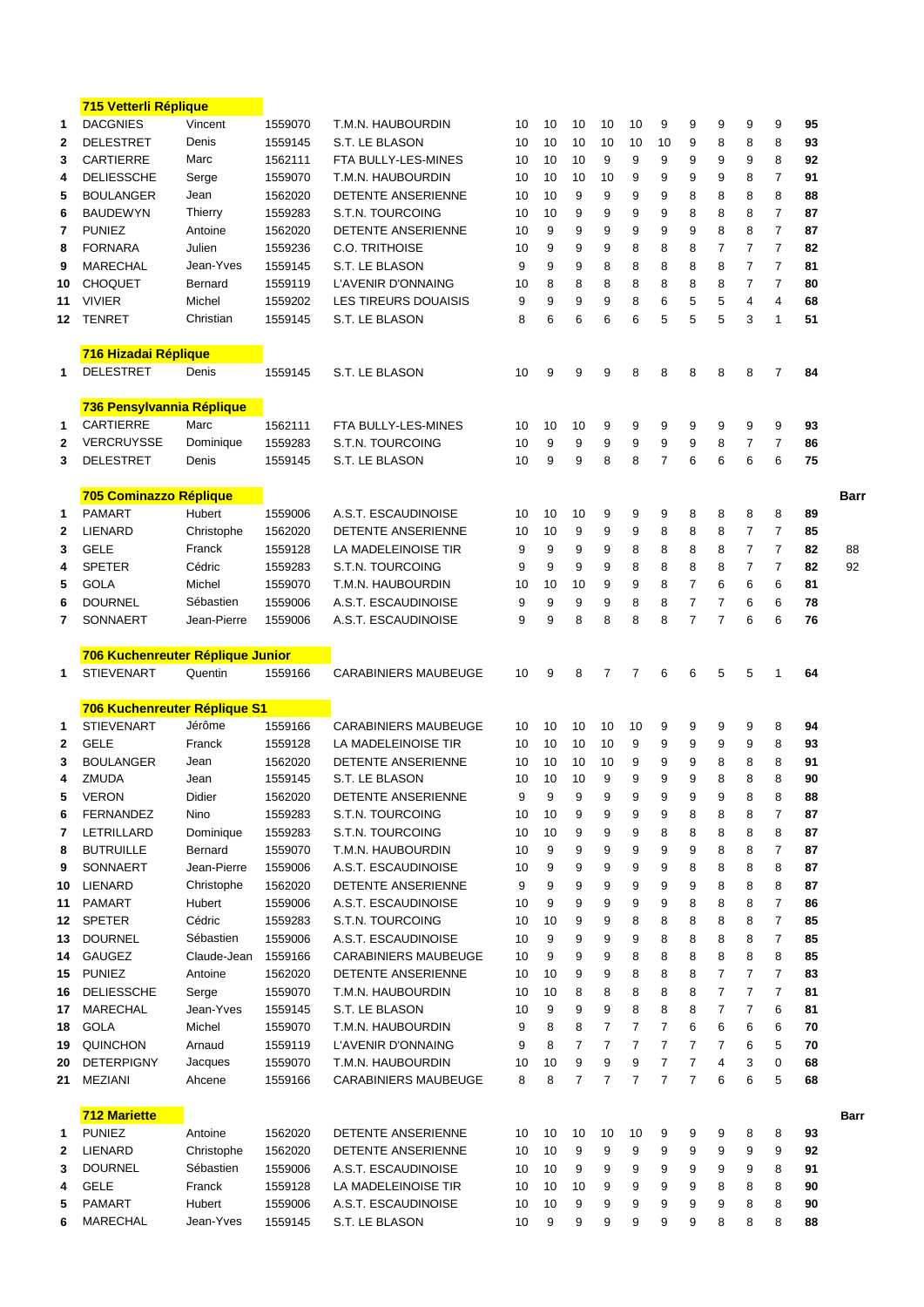| 7            | <b>MEZIANI</b>         | Ahcene        | 1559166 | <b>CARABINIERS MAUBEUGE</b> | 10              | 10             | 9              | 9              | 9              | 8              | 8              | 8              | 8              | 7              | 86 |      |
|--------------|------------------------|---------------|---------|-----------------------------|-----------------|----------------|----------------|----------------|----------------|----------------|----------------|----------------|----------------|----------------|----|------|
| 8            | <b>LENIQUE</b>         | Magalie       | 1559006 | A.S.T. ESCAUDINOISE         | 10              | 9              | 9              | 9              | 9              | 9              | 8              | 8              | 8              | $\overline{7}$ | 86 |      |
| 9            | <b>SPETER</b>          | Cédric        | 1559283 | S.T.N. TOURCOING            | 10              | 9              | 9              | 9              | 9              | 8              | 8              | 8              | 8              | $\overline{7}$ | 85 |      |
| 10           | <b>VERON</b>           | <b>Didier</b> | 1562020 | DETENTE ANSERIENNE          | 10              | 10             | 9              | 9              | 9              | 9              | 8              | 7              | $\overline{7}$ | 6              | 84 |      |
| 11           | <b>GOLA</b>            | Michel        | 1559070 | T.M.N. HAUBOURDIN           | 10              | 9              | 9              | 8              | 8              | 8              | 8              | 8              | 8              | $\overline{7}$ | 83 | 80   |
| 12           | <b>DELIESSCHE</b>      | Serge         | 1559070 | T.M.N. HAUBOURDIN           | 10              | 9              | 9              | 8              | 8              | 8              | 8              | 8              | 8              | $\overline{7}$ | 83 | 86,5 |
| 13           | SONNAERT               | Jean-Pierre   | 1559006 | A.S.T. ESCAUDINOISE         | 10              | 9              | 9              | 8              | 8              | 8              | 8              | 8              | $\overline{7}$ | $\overline{7}$ | 82 |      |
| 14           | <b>STIEVENART</b>      | Jérôme        | 1559166 | <b>CARABINIERS MAUBEUGE</b> | 10              | 9              | 8              | 8              | 8              | 8              | 8              | 8              | 8              | $\overline{7}$ | 82 |      |
| 15           | <b>SALIN</b>           | Hugues        | 1559006 | A.S.T. ESCAUDINOISE         | 9               | 9              | 9              | 8              | 8              | 8              | 8              | $\overline{7}$ | $\overline{7}$ | 5              | 78 |      |
| 16           | <b>GAUGEZ</b>          | Claude-Jean   | 1559166 | <b>CARABINIERS MAUBEUGE</b> | 9               | 9              | 9              | 8              | $\overline{7}$ | $\overline{7}$ | $\overline{7}$ | $\overline{7}$ | $\overline{7}$ | 6              | 76 |      |
| 17           | <b>GOMES</b>           | Claude        | 1559283 | S.T.N. TOURCOING            | 10              | 9              | 9              | 8              | 8              | $\overline{7}$ | 6              | 6              | 6              | 5              | 74 |      |
| 18           | <b>LEMELIN</b>         | Emmanuel      | 1559006 | A.S.T. ESCAUDINOISE         | 9               | 9              | 9              | 9              | 8              | $\overline{7}$ | 6              | 6              | 6              | 5              | 74 |      |
| 19           | <b>LETRILLARD</b>      | Dominique     | 1559283 | S.T.N. TOURCOING            | 9               | 9              | 8              | 8              | 7              | $\overline{7}$ | 7              | 6              | 6              | 6              | 73 |      |
| 20           | <b>ROELANDTS</b>       | Didier        | 1559283 | S.T.N. TOURCOING            | 9               | 9              | 8              | 8              | 8              | 8              | 6              | 6              | 5              | 5              | 72 |      |
| 21           | <b>BUTRUILLE</b>       | Bernard       | 1559070 | T.M.N. HAUBOURDIN           | 9               | 8              | 8              | 8              | 8              | $\overline{7}$ | 7              | 6              | 6              | 5              | 72 |      |
| 22           | <b>VIVIER</b>          | Michel        | 1559202 | LES TIREURS DOUAISIS        | 10              | 10             | 9              | 8              | 8              | $\overline{7}$ | 6              | 5              | 4              | 4              | 71 |      |
| 23           | <b>QUINCHON</b>        | Arnaud        | 1559119 | L'AVENIR D'ONNAING          | 9               | 8              | $\overline{7}$ | $\overline{7}$ | 5              | 5              | 4              | 4              | $\overline{4}$ | $\overline{4}$ | 57 |      |
| 24           | <b>FORNARA</b>         | Julien        | 1559236 | <b>C.O. TRITHOISE</b>       | 9               | $\overline{7}$ | $\overline{7}$ | $\overline{7}$ | $\overline{7}$ | 6              | 5              | 5              | $\overline{2}$ | $\overline{2}$ | 57 |      |
|              |                        |               |         |                             |                 |                |                |                |                |                |                |                |                |                |    |      |
|              | 723 Malson Réplique    |               |         |                             |                 |                |                |                |                |                |                |                |                |                |    |      |
| 1            | <b>PAMART</b>          | Hubert        | 1559006 | A.S.T. ESCAUDINOISE         | 9               | 9              | 8              | 8              | 8              | 8              | 7              | 7              | $\overline{7}$ | 6              | 77 |      |
| $\mathbf{2}$ | <b>LIENARD</b>         | Christophe    | 1562020 | <b>DETENTE ANSERIENNE</b>   | 9               | 9              | 8              | 8              | 8              | 8              | $\overline{7}$ | 7              | 6              | 6              | 76 |      |
| 3            | <b>SONNAERT</b>        | Jean-Pierre   | 1559006 | A.S.T. ESCAUDINOISE         | 9               | 9              | 8              | 8              | 7              | $\overline{7}$ | 7              | 5              | $\overline{4}$ | 3              | 67 |      |
| 4            | <b>DOURNEL</b>         | Sébastien     | 1559006 | A.S.T. ESCAUDINOISE         | 8               | 8              | 8              | 8              | $\overline{7}$ | 6              | 6              | 5              | 5              | 5              | 66 |      |
| 5            | <b>GELE</b>            | Franck        | 1559128 | LA MADELEINOISE TIR         | 7               | $\overline{7}$ | 7              | $\overline{7}$ | 6              | 6              | 6              | 6              | 5              | 3              | 60 |      |
| 6            | <b>VERON</b>           | Didier        | 1562020 | DETENTE ANSERIENNE          | 6               | 6              | 6              | 6              | 6              | 5              | 5              | 4              | $\mathbf 0$    | 0              | 44 |      |
| 7            | <b>GAUGEZ</b>          | Claude-Jean   | 1559166 | <b>CARABINIERS MAUBEUGE</b> | 10              | 8              | 6              | $\overline{4}$ | 4              | 3              | 3              | 1              | $\mathbf{1}$   | 0              | 40 |      |
| 8            | <b>BUTRUILLE</b>       | Bernard       | 1559070 | T.M.N. HAUBOURDIN           | $\overline{7}$  | $\overline{7}$ | 6              | 5              | 5              | 3              | 3              | 2              | $\overline{2}$ | 0              | 40 |      |
|              |                        |               |         |                             |                 |                |                |                |                |                |                |                |                |                |    |      |
|              | 737 Lamarmora Réplique |               |         |                             |                 |                |                |                |                |                |                |                |                |                |    |      |
| 1            | <b>PUNIEZ</b>          | Antoine       | 1562020 | <b>DETENTE ANSERIENNE</b>   | 10              | 10             | 9              | 8              | 8              | 8              | 7              | 7              | $\overline{7}$ | $\overline{7}$ | 81 |      |
| $\mathbf{2}$ | <b>MARECHAL</b>        | Jean-Yves     | 1559145 | S.T. LE BLASON              | 10              | 9              | 8              | 8              | 8              | 8              | 8              | 8              | $\overline{7}$ | 7              | 81 |      |
| 3            | <b>ZMUDA</b>           | Jean          | 1559145 | S.T. LE BLASON              | 10              | 9              | 8              | 8              | 8              | $\overline{7}$ | 7              | 7              | $\overline{7}$ | $\overline{7}$ | 78 |      |
| 4            | <b>TENRET</b>          | Christian     | 1559145 | S.T. LE BLASON              | 9               | 9              | 9              | 9              | 8              | 8              | 8              | 7              | 6              | 5              | 78 |      |
| 5            | <b>DELESTRET</b>       | Denis         | 1559145 | S.T. LE BLASON              | 9               | 8              | $\overline{7}$ | $\overline{7}$ | $\overline{7}$ | $\overline{7}$ | 6              | 6              | 6              | 5              | 68 |      |
|              |                        |               |         |                             |                 |                |                |                |                |                |                |                |                |                |    |      |
|              | 1873                   |               |         |                             |                 |                |                |                |                |                |                |                |                |                |    |      |
| 1            | <b>DOURNEL</b>         | Sebastien     | 1559006 | A.S.T. ESCAUDINOISE         | 10              | 10             | 9              | 9              | 8              | 8              | 8              | 8              | $\overline{7}$ | 6              | 83 |      |
| $\mathbf{2}$ | <b>GOMES</b>           | Claude        | 1559283 | T.N.TOURCOING               | 10              | 10             | 9              | 9              | 9              | 8              | 8              | $\overline{7}$ | $\overline{7}$ | 5              | 82 |      |
| $\mathbf{3}$ | PAMART                 | Hubert        | 1559006 | A.S.T. ESCAUDINOISE         | 10 <sup>1</sup> | 10             | 9              | 8              | 8              | 8              | 8              | 8              | $\overline{7}$ | 6              | 82 |      |
| 4            | <b>SPETER</b>          | Cedric        | 1559283 | T.N.TOURCOING               | 9               | 9              | 8              | 8              | 8              | 8              | 7              | 7              | 7              | 7              | 78 |      |
| 5            | ZMUDA                  | Jean          | 1559145 | ST LE BLASON                | 10              | 9              | 8              | 8              | 8              | 7              | 6              | 6              | 6              | 5              | 73 |      |
| 6            | <b>STIEVENART</b>      | Jerome        | 1559166 | CARABINIERS MAUBEUGE        | 9               | 9              | 8              | 7              | 7              | 7              | 7              | 6              | 5              | 5              | 70 |      |
|              |                        |               |         |                             |                 |                |                |                |                |                |                |                |                |                |    |      |
|              | <b>SHARPS</b>          |               |         |                             |                 |                |                |                |                |                |                |                |                |                |    |      |
| 1            | VERCRUYSSE             | Dominique     | 1559283 | T.N.TOURCOING               | 10              | 10             | 10             | 10             | 9              | 9              | 9              | 9              | 8              | 8              | 92 |      |
| 2            | VARET                  | Serge         | 1562307 | C.T. LA FALAISE             | 10              | 10             | 9              | 9              | 9              | 8              | 8              | 8              | 8              | 7              | 86 |      |
| 3            | <b>DEFLEM</b>          | Guy           | 1559145 | S.T. LE BLASON              | 10              | 10             | 9              | 9              | 8              | 8              | 7              | 7              | 6              | 5              | 79 |      |
| 4            | <b>BARRIE</b>          | Michel        | 1559145 | ST LE BLASON                | 10              | 10             | 10             | 9              | 8              | 7              | 7              | 7              | 5              | 0              | 73 |      |
| 5            | VANNERCQ               | Pascal        | 1559030 | PATRIE TIR LOON-PLAGE       | 9               | 8              | 7              | 7              | 7              | 6              | 5              | 5              | 5              | 3              | 62 |      |
| 6            | <b>DELESTRET</b>       | Denis         | 1559145 | S.T. LE BLASON              | 9               | 7              | 6              | 6              | 5              | 5              | 4              | 4              | 3              | 0              | 49 |      |
| 7            | <b>BAUDEWYN</b>        | Thierry       | 1559283 | T.N.TOURCOING               | 10              | 8              | 7              | 5              | 3              | 3              | 2              | 1              | 1              | 0              | 40 |      |
| 8            | <b>BANDET</b>          | Domi, ique    | 1559145 | ST LE BLASON                | 7               | 7              | 6              | 4              | 3              | 3              | 0              | 0              | 0              | 0              | 30 |      |